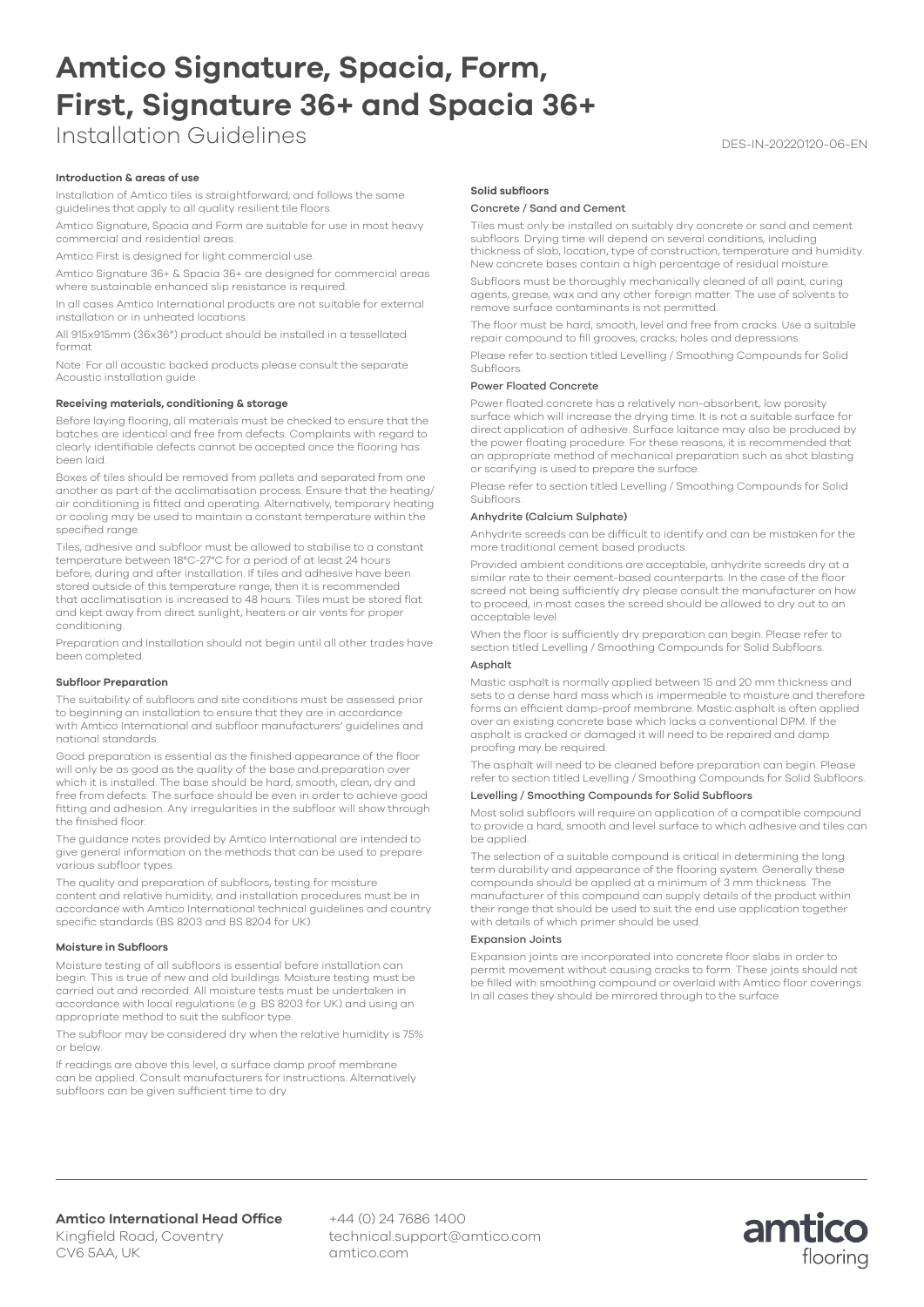# **Amtico Signature, Spacia, Form, First, Signature 36+ and Spacia 36+**

Installation Guidelines and the contract of the DES-IN-20220120-06-EN

# **Timber floors**

# Existing Floorboards

Loose floor boards should be firmly nailed down and any damaged boards replaced. If necessary, the boards should be planed and/ or levelled with a suitable levelling compound prior to covering with plywood. See section on Plywood Overlays.

Wood subfloors that exhibit excessive deflection, or are "springy" or "give" when walked on are not suitable for installing Amtico tiles unless suitable remedial work is carried out.

#### Chipboard, Hardboard, Particleboard

Tiles should not be adhered directly to such subfloors whether they are free floating or fixed, and floors should always be overlaid with plywood prior to installation of tiles. See section on Plywood Overlays.

#### Wood Block Floors

Existing wood block floors laid onto a concrete base are unsatisfactory as an underlayment for resilient floors, even when plywood has been fitted. Such floors must be lifted and the subfloor suitably prepared.

# Plywood Overlays

Plywood should be a minimum nominal thickness of 5.5 mm with a Plywood classification EN636-2 or 3, and a glue bond classification EN314-2 Class 3 Exterior. The thickness selected should be determined by the quality of the surface being covered.

Panels should be acclimatised to the site conditions as recommended by the supplier. Plywood should be protected against damage or water prior to application.

The plywood should be laid in sheet sizes not exceeding 2440 x 1220 mm, and fixed using screws or ring shank nails. Fixings should be 2.5 times the depth of the plywood selected, but should not protrude below the timber base. Fixing should start at the centre of each sheet – screwing or nailing at 150 mm intervals at intermediate centres and at 100 mm centres along the perimeters with the fixing line 12 mm from the edge. All fixings should be finished flush with the surface.

Joint lines should be staggered, and every effort made to prevent coincidence of joints in the sheets and the timber base.

We would recommend the use of a suitable compound to ensure the joints of the plywood and all fixings are not visible when the installation is complete. The manufacturer of this compound can supply details of the product within their range that should be used to suit the end use application together with details of which primer should be used.

# **Other subfloor types**

#### Existing Resilient Floors

It is recommended that Amtico products are not directly applied over existing resilient floors (with the exception of Amtico Access and Amtico Click). Generally, the old flooring should be removed and the base prepared to suit the type of subfloor uncovered. Please refer to relevant section.

Some older resilient tiles and adhesives can contain asbestos. In case of doubt, contact the relevant local authority for advice on their removal and disposal.

# Terrazzo, Stone, Quarry tiles

Some existing flooring materials such as quarry tiles, ceramic or terrazzo may be suitable for the installation of Amtico tiles if properly prepared. These bases may be sufficiently porous to allow moisture to pass through to the back of the tile, and must be checked for moisture and damp-proofed if necessary. Worn and damaged areas must be repaired, including any tiles that are insecure, which must be removed.

The surface must be thoroughly cleaned of all sealants and varnishes, as well as foreign matter such as oil, grease, wax, etc. It is recommended that a suitable mechanical method is used to prepare the surface, as this will also provide a satisfactory surface ready for preparation. Please refer to section titled Levelling / Smoothing Compounds for Solid Subfloors.

## Metal

# (i) Direct Application

The metal surface should be cleaned/degreased and then prepared by grinding or scarifying to ensure that it is clean and free from any contamination, such as rust or metal oxide. It should then be mechanically abraded to give a surface key. Amtico tiles can then be installed onto the prepared surface using Amtico International Universal 2-Part Adhesive.

Note that under no circumstances should a water-based adhesive be used for bonding directly to metal.

## (ii) Indirect Application

The metal surface should be cleaned/degreased and then prepared by grinding or scarifying to ensure that it is clean and free from any contamination, such as rust or metal oxide. It should then be mechanically abraded to give a surface key.

A suitable primer should be applied to the metal surface prior to putting down a suitable compound, which must be applied as recommended by the manufacturer.

Once the levelling compound has dried, any adhesive from our range can potentially be used subject to the restrictions described in the Adhesive Section.

#### Raised Access Floors

Amtico tiles cannot be fitted directly to raised floor panels. Where this is required, the panels should be level and stable, and then overlaid with plywood, using appropriate fixings to suit the panels surface - see section on Plywood Overlays.

Note that Amtico Access has been specifically developed for fitting directly onto raised access floor panels.

# Underfloor Heating

There are various types of underfloor heating systems available – including hot water pipes embedded in the subfloor and electrical systems that can be laid onto the surface of the subfloor. In all cases, the temperature limitations are the same – the heating system must operate so that the temperature at the subfloor surface (i.e. the adhesive interface) should not exceed 27°C.

The heating system must be commissioned before the floor tiles are installed, to ensure that the subfloor is stable, the heating system is working as required with no leaks or cable breaks

Underfloor heating should be switched off for 48 hours before, and should not be switched back on until 48 hours have elapsed after installation. It is recommended that the heating is slowly re-applied avoiding full operating temperature for 7 days.

With underfloor heating systems, it is the responsibility of the manufacturer and/or installer to recommend appropriate procedures and materials for producing a surface suitable for installing floor tiles. For electrical systems, this will require that the heating elements are fully embedded in a wellbonded and appropriate levelling compound, and that the temperature is adequately controlled to maintain the temperature at the subfloor surface at a maximum of 27°C.

Care should be taken in the placing of large insulating items such as rugs, beanbags and towels onto floors containing underfloor heating. This can result in localised "hot-spots" which may lead to discolouration of the tiles. No responsibility can be accepted under these circumstances.

+44 (0) 24 7686 1400 technical.support@amtico.com amtico.com